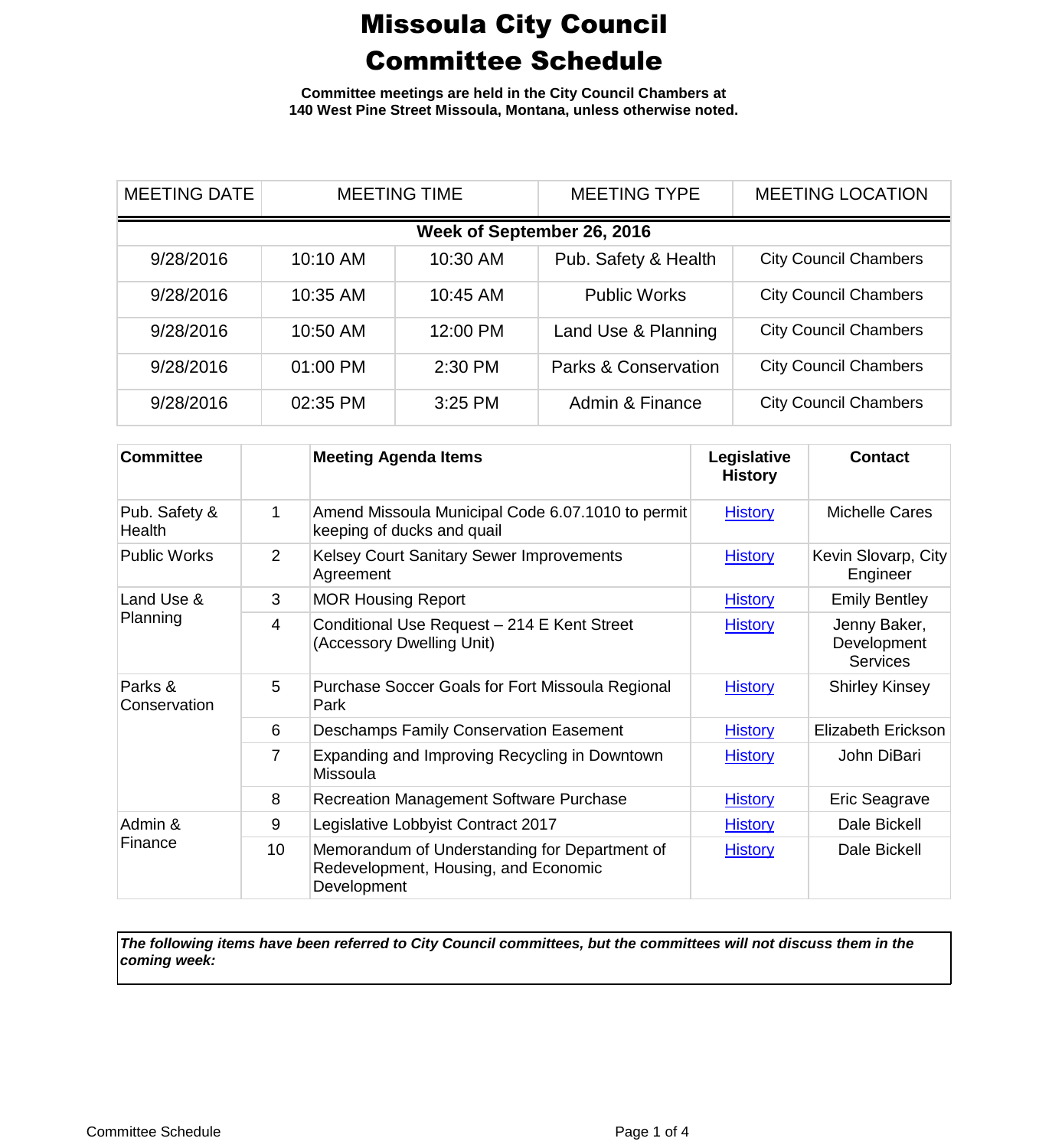**Committee meetings are held in the City Council Chambers at 140 West Pine Street Missoula, Montana, unless otherwise noted.**

| <b>Committee</b>        |                | <b>Held Meeting Agenda Items</b>                                                                                                                                                       | Legislative<br><b>History</b> | <b>Contact</b>                                                                         |
|-------------------------|----------------|----------------------------------------------------------------------------------------------------------------------------------------------------------------------------------------|-------------------------------|----------------------------------------------------------------------------------------|
| Admin &<br>Finance      | 1              | Review FY2017 - FY2021 Capital Improvement<br>Plan (Wastewater)                                                                                                                        | <b>History</b>                | Leigh Griffing                                                                         |
|                         | $\overline{2}$ | Discuss the creation of a new City administered<br>Property Tax Relief Fund for Individuals<br>disproportionately affected by City property tax<br>increases.                          | <b>History</b>                | Julie Armstrong                                                                        |
|                         | 3              | Jail Diversion Master Plan update                                                                                                                                                      | <b>History</b>                | <b>Emily Bentley</b>                                                                   |
| Parks &<br>Conservation | 4              | Urban Forest Management Plan Update                                                                                                                                                    | <b>History</b>                | Chris Boza                                                                             |
| Comm. of the            | 5              | Missoula Parking Commission Presentation                                                                                                                                               | <b>History</b>                | <b>Michelle Cares</b>                                                                  |
| Whole                   | 6              | Missoula Downtown Master Plan implementation<br>committee update                                                                                                                       | <b>History</b>                | Bryan von Lossberg                                                                     |
|                         | $\overline{7}$ | Missoula Chamber of Commerce Update                                                                                                                                                    | <b>History</b>                | <b>Marilyn Marler</b>                                                                  |
|                         | 8              | Mountain Water Acquisition Update                                                                                                                                                      | <b>History</b>                | Bryan von Lossberg                                                                     |
|                         | 9              | Legislative Services assistance to City Council                                                                                                                                        | <b>History</b>                | Marty Rehbein                                                                          |
|                         | 10             | Updates from Council representatives on the Health<br>Board, Community Forum, Transportation Policy<br>Coordinating Committee, other boards and<br>commissions as necessary. (Ongoing) | <b>History</b>                | <b>Marilyn Marler</b>                                                                  |
|                         | 11             | <b>Broadband RFP</b>                                                                                                                                                                   | <b>History</b>                | Bryan von Lossberg                                                                     |
|                         | 12             | Review membership in Alliance for Innovation                                                                                                                                           | <b>History</b>                | Marty Rehbein, City<br><b>Clerk</b>                                                    |
|                         | 13             | <b>Hotel Fox Update Presentation</b>                                                                                                                                                   | <b>History</b>                | Chris Behan                                                                            |
|                         | 14             | Joint meeting with the Board of County<br>Commissioners regarding Missoula County<br>Fairgrounds planning activities and development                                                   | <b>History</b>                | John DiBari &<br><b>Marilyn Marler</b>                                                 |
| Land Use &<br>Planning  | 15             | Architectural Design Standards/Guidelines                                                                                                                                              | <b>History</b>                | Laval Means,<br>Development<br><b>Services</b>                                         |
|                         | 16             | Presentation on Missoula Mercantile Building/New<br>Mixed-Use Project                                                                                                                  | <b>History</b>                | <b>Emily Bentley</b>                                                                   |
|                         | 17             | MCPB update to the LUP committee                                                                                                                                                       | <b>History</b>                | John DiBari                                                                            |
|                         | 18             | Planning Division Work Plan                                                                                                                                                            | <b>History</b>                | Laval Means,<br><b>Planning Division</b><br>Manager,<br>Development<br><b>Services</b> |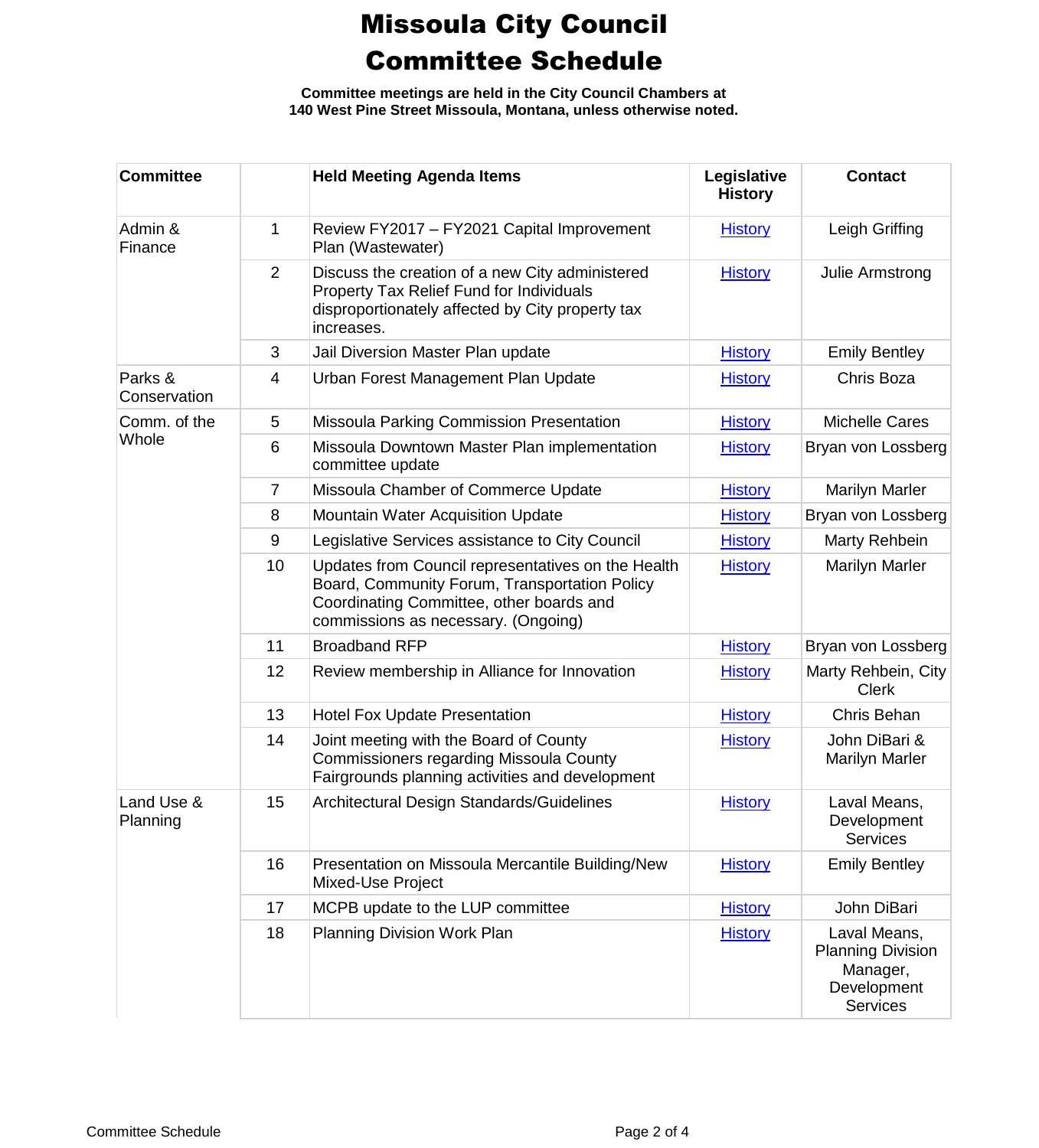**Committee meetings are held in the City Council Chambers at 140 West Pine Street Missoula, Montana, unless otherwise noted.**

|                         | 19 | Development Services LU&P Related Boards                                                                                                | <b>History</b> | <b>Michelle Cares</b>                                                 |
|-------------------------|----|-----------------------------------------------------------------------------------------------------------------------------------------|----------------|-----------------------------------------------------------------------|
|                         | 20 | Brooks Street Community Visioning with New<br><b>Mobility West</b>                                                                      | <b>History</b> | John DiBari and<br><b>Emily Bentley</b>                               |
|                         | 21 | Annexation, (see separate list at City Clerk's Office<br>for pending annexations) (Ongoing in committee)                                | <b>History</b> | Marty Rehbein                                                         |
|                         | 22 | Adopt broadband standards for the City of Missoula                                                                                      | <b>History</b> | Brian von Lossberg                                                    |
|                         | 23 | Adopt new floodplain ordinance                                                                                                          | <b>History</b> | <b>Wade Humphries</b>                                                 |
| Pub. Safety &<br>Health | 24 | Update from Missoula City-County Relationship<br><b>Violence Services</b>                                                               | <b>History</b> | Jon Wilkins                                                           |
|                         | 25 | <b>Amend City Smoking Ordinance</b>                                                                                                     | <b>History</b> | <b>Health Department</b>                                              |
|                         | 26 | Fire Department update.                                                                                                                 | <b>History</b> | <b>Jason Diehl</b>                                                    |
|                         | 27 | Health Department update.                                                                                                               | <b>History</b> | Ellen Leahy                                                           |
|                         | 28 | Missoula City/County Animal Control Update                                                                                              | <b>History</b> | Jeff Darrah                                                           |
|                         | 29 | Fire Department update.                                                                                                                 | <b>History</b> | <b>Jason Diehl</b>                                                    |
|                         | 30 | Safety aspects of management of the urban deer<br>population in the city of Missoula.                                                   | <b>History</b> | Jon Wilkins                                                           |
|                         | 31 | Crime Victim Advocate Office Update                                                                                                     | <b>History</b> | Jon Wilkins                                                           |
|                         | 32 | Police Department update.                                                                                                               | <b>History</b> | Mike Brady                                                            |
|                         | 33 | Missoula Aging Services, Initiatives and Services<br>Update - Susan Kohler                                                              | <b>History</b> | Jon Wilkins                                                           |
| <b>Public Works</b>     | 34 | Ordinance Creating the Water Utility, Adopting Rules<br>and Regulations and Adopting the Current Mountain<br><b>Water Fee Structure</b> | <b>History</b> | John Wilson,<br><b>Director of Public</b><br><b>Works</b>             |
|                         | 35 | <b>Federal and State Stormwater Regulations</b>                                                                                         | <b>History</b> | John Wilson                                                           |
|                         | 36 | Update to Ordinance 12.22 Parking Facility<br>Maintenance                                                                               | <b>History</b> | Doug Harby                                                            |
|                         | 37 | Possible Transportation Impact Fees from School<br>Projects                                                                             | <b>History</b> | <b>Marilyn Marler</b>                                                 |
|                         | 38 | Discuss Missoula County Local Option Fuel Tax                                                                                           | <b>History</b> | Jessica Morris,<br>AICP,<br>Transportation<br><b>Planning Manager</b> |
|                         | 39 | Update Parking Facility ordinance relating to the<br>Americans With Disabilities Act.                                                   | <b>History</b> | <b>Michelle Cares</b>                                                 |
|                         | 40 | Joint Trenching Agreement between utilities and City<br>of Missoula                                                                     | <b>History</b> | Bryan von Lossberg                                                    |
|                         | 41 | Sidewalk dining discussion Thomas Meagher Bar<br>located at 130 West Pine (The request for an                                           | <b>History</b> | <b>Marilyn Marler</b>                                                 |
|                         |    |                                                                                                                                         |                |                                                                       |